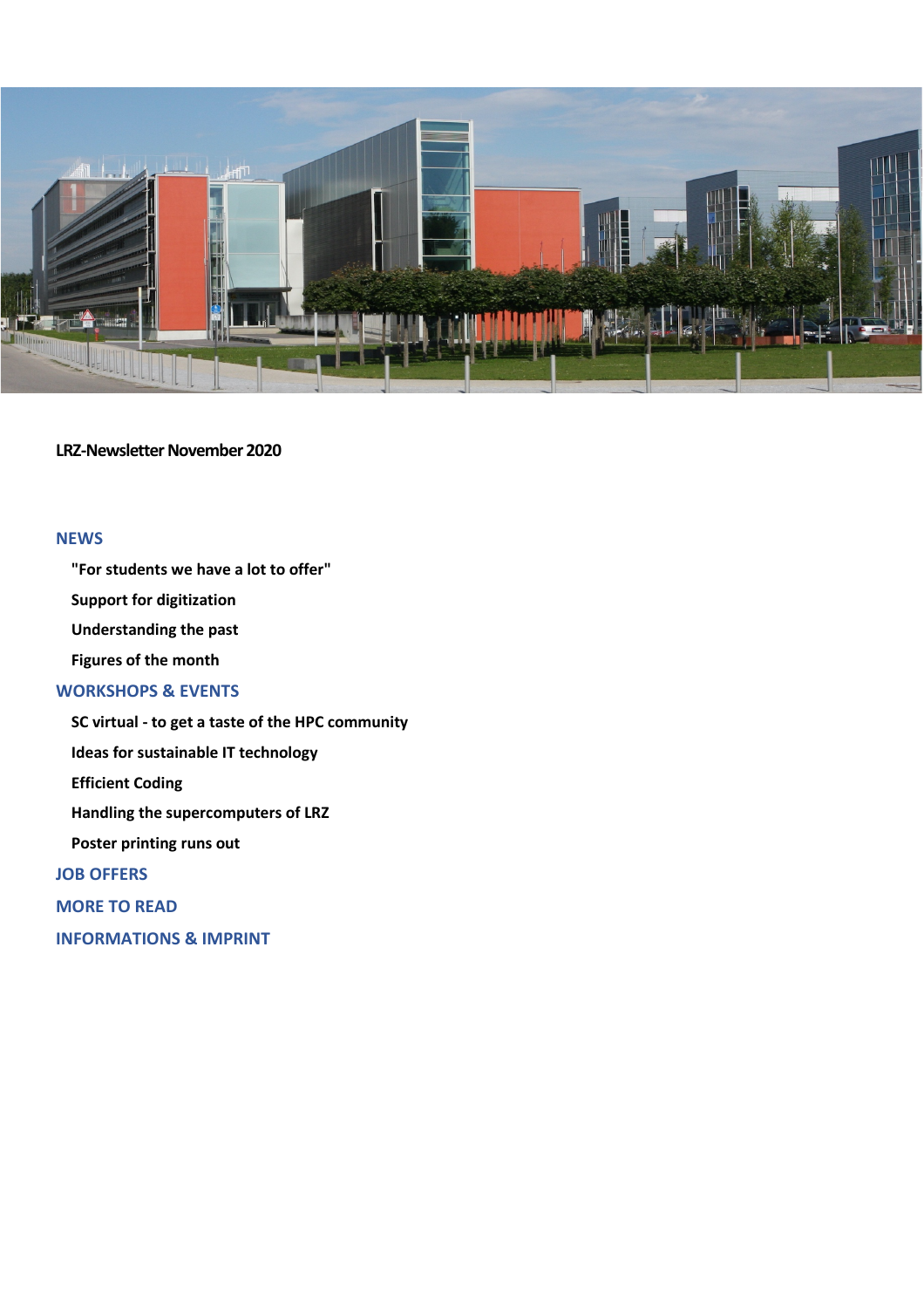## <span id="page-1-0"></span>**NEWS**

### <span id="page-1-1"></span>**"We have a lot to offer for students"**

More than 5400 CPU cores, over 120 servers, around 40 terabytes of random access memory (RAM), almost 2000 switches and around 5000 access points: "We are well prepared for the winter semester," Norbert Hartmannsgruber says. He holds a doctorate in physics and heads the department Benutzernahe Dienste (BDS) at the Leibniz Supercomputing Centre (LRZ). 17,000 new students have enrolled at Munich's universities only, and an estimated 13,000 more users will therefore access the infrastructure that the LRZ as IT service provider makes available to **[universities and colleges in Munich and Bavaria,](https://www.lrz.de/info/uni-info/)** the Bayerische Staatsbibliothek and research institutes. For **[students](https://www.lrz.de/info/studenten/)** the LRZ provides useful services that facilitate their work. Hartmannsgruber



explains these services**\***:

*In the winter semester many courses are organized online: Does the LRZ have to increase capacities for this?* **Dr. Norbert Hartmannsgruber:** We expanded our systems, storage space and the Münchner Wissenschaftsnetz (MWN) during the pandemic lockdown and are well prepared for the winter semester. Everything is unxder control and working. We hear that first-year students are more likely to study locally to make them feel more at home at the universities and in Munich, while students, that are more advanced in their studies, are offered more online courses. We manage the online teaching together with the universities, which offer their own solutions for lectures, seminars and event recordings in addition to the MWN or the video conferencing tool meet.LRZ. We regularly exchange intensive information with those responsible for IT at the universities and colleges so that possible bottlenecks or problems can be quickly eliminated.

*The LRZ is a service provider for universities and colleges - does it also offer services for students?* **Hartmannsgruber:** We have a lot to offer for students, even though the LRZ usually does not contact them directly, but rather via the universities, their faculties or institutes. With the MWN, with Bayern-WLAN and Eduroam we bring free, secure Internet directly into lecture halls and seminar buildings. With LRZ Sync+Share or BayernShare, students can exchange files as easily as with Google Drive or Dropbox, their data is then stored on servers in Bavaria in compliance with data protection regulations. Through negotiations for campus-wide licenses, we are able to provide students with up-to-date office programs and software relevant to their subjects and offer them via their departments. A Sophos-license is another of our offerings - the **[anti-virus](https://doku.lrz.de/display/PUBLIC/Sicherheit+Antivirus)  [program](https://doku.lrz.de/display/PUBLIC/Sicherheit+Antivirus)** can be downloaded on student's private desktops and notebooks and is updated regularly. Students can also learn how to use office programs and buy manuals that have been proven to work well wit,p.e Excel, Access, Photoshop and the like.

*But most offers do not come directly from the LRZ...* **Hartmannsgruber:** We provide services and technology that colleges and universities distribute to students. Students first need a user ID of their university and can use it to register for LRZ services or in the MWN. Only for trainings or manuals they contact the LRZ directly. If they have problems with software, internet, connections, the universities and faculties are also the first point of contact persons with whom we cooperate closely.

*In libraries the WLAN is often difficult to set up or does not work: Do you have a tip?* **Hartmannsgruber:** This is also often the case in larger lecture halls and is due to the fact that all mobile devices usually log in at the access points installed near the entrance and these are then overwhelmed. More bandwidth and a better connection is given to those who interrupt the login and only establish it when they have found their place. Then the devices usually connect to less busy access points. In addition, metal shelves shield the WLAN, and those who work online in the library should do so at the tables on the edge and not between shelves. But now we wish all freshmen and students a good start to the winter semester, despite the difficult conditions". **(vs)**

#### More about User ID of **[LMU](https://www.it-servicedesk.uni-muenchen.de/lmu-benutzerkennung/index.html)** and **[TUM](https://www.it.tum.de/it-support/)**

\* By the way: Students who like to work with computers and IT technology can also earn money at the LRZ. We are regularly looking for student assistants for the servicedesk and other exciting tasks. More at **[JOB OFFERS](#page-4-3)**

### <span id="page-1-2"></span>**Support for digitization**

Online lectures and seminars via video conferencing for more than 400,000 students in Bavaria: The universities and colleges in Munich and Bavaria are fully occupied with digitizing research, teaching and administrative processes. The Leibniz Supercomputing Centre (LRZ) is providing the necessary technical resources for this, including the **[Münchner Wissenschaftsnetz \(MWN\)](https://www.lrz.de/services/netz/)**: "We are ready for the winter semester and are providing universities and research institutes with secure transmission rates and practical services for research and teaching", explains Professor Dr. Helmut Reiser, Deputy Director of the LRZ and Head of the Communications Networks Department. "With the MWN we have been reliably providing the central infrastructure for networked communication for years, now also for the administration of the Munich universities".

Ludwig-Maximilians-Universität (LMU) and Technical University of Munich (TUM) have just commissioned Bavaria's largest scientific computing centre to operate their administration networks. "The operation of the MWN was and still is a core competence of the LRZ, so it is a logical step that we are now delegating the operation and responsibility for our administration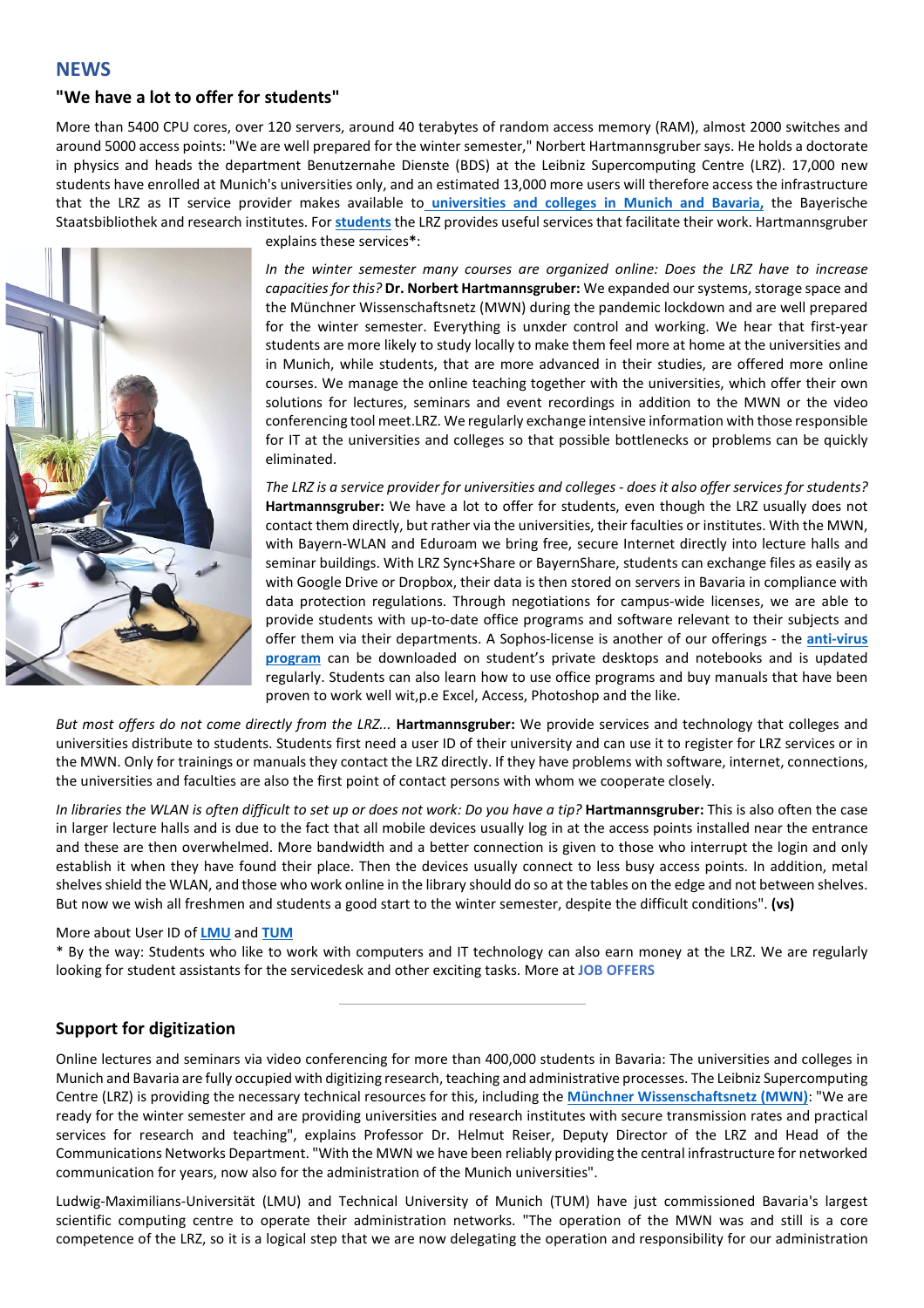networks there", said Markus Haggenmiller, IT Manager of the TUM's Administration Department. His colleague Dr. Oliver Diekamp, head of the IT department at the LMU, explains the reasoning behind the move as follows: "By supporting the LRZ, we can focus our internal resources better on our core tasks and the digitalization of further university processes.

#### **Reliably secure services, efficient processes**

The MWN stretches from the Zugspitze to the Wendelstein and via Munich to Triesdorf in northern Bavaria. It reliably connects universities and research institutes in the greater Munich area and offers students and scientists:inside, among other things, mobile access via WLAN and access to the Internet as well as the possibility of seamlessly integrating the home office via secure Virtual Private Networks (VPN). At peak times, up to 40,000 people access the MWN simultaneously, and around 300,000 mobile devices log in there regularly. LMU and TUM now want to use this infrastructure for their administration. "The LRZ has the competent personnel, the know-how and the technology for the reliable operation of complex networks. We are pleased to be able to benefit from tis expertise," says Diekamp from the LMU.

The IT service provider for science and research has systematically documented technical equipment and processes on which its services are based. For this purpose, the LRZ 2019 was certified according to the ISO standards 20000 and 27001 for service management and IT security. This also convinced LMU and TUM, because significantly higher security requirements are placed on administrative networks: "The demands for IT security are growing," says TUM-expert Haggenmiller. "An important factor in bundling resources and competence at the LRZ now are the certifications of the data center, which guarantee stringent processes". **(vs)**



### <span id="page-2-0"></span>**Understanding the past**

Virtualized testimonials interviewing yourself: That is the goal of the project **["Learning with digital testimonials" \(LediZ\)](https://www.lrz.de/presse/ereignisse/2020-01-22_LediZ-_ENG_/)** of the Ludwig-Maximilians-Universität Munich (LMU), which is currently undergoing practical testing. The Leibniz Supercomputing Centre (LRZ) has put together a technology package consisting of laptop, external hard drive, 3D glasses and beamer for the team



led by Professor Dr. Anja Ballis from the Department of Didactics of German Language and Literature and Professor Markus Gloe from the Geschwister Scholl Institute for Political Science, so that the virtual alter egos of Abba Naor and Eva Umlauf can go on a journey. After a one-week stay at the concentration camp memorial site in Dachau, LediZ was used during the days of reflection at an Allgäu grammar school and will soon be used in even more schools: "I am impressed that it is possible to keep Holocaust testimony alive through virtual reality," says Stefan Dieter, who holds a doctorate in history and teaches Protestant religion, history and German at the Carl von Linde grammar school in Kempten. "This offers pupils the chance to speak and interact with a person who has experienced the past".

In early 2020, **[LediZ](https://www.lediz.uni-muenchen.de/projekt-lediz/multiplikation/index.html)** was presented to politics and the public. Naor and Umlauf were interviewed and filmed stereoscopically so that pupils and other interested people can

question them virtually about the Holocaust and the persecution of Jews during the Nazi era. These recordings are now played back using a voice control system for which the original questions were semantically and linguistically varied. If students ask questions, the control system searches for the appropriate answers from the filmed personalities who appear to be in the room.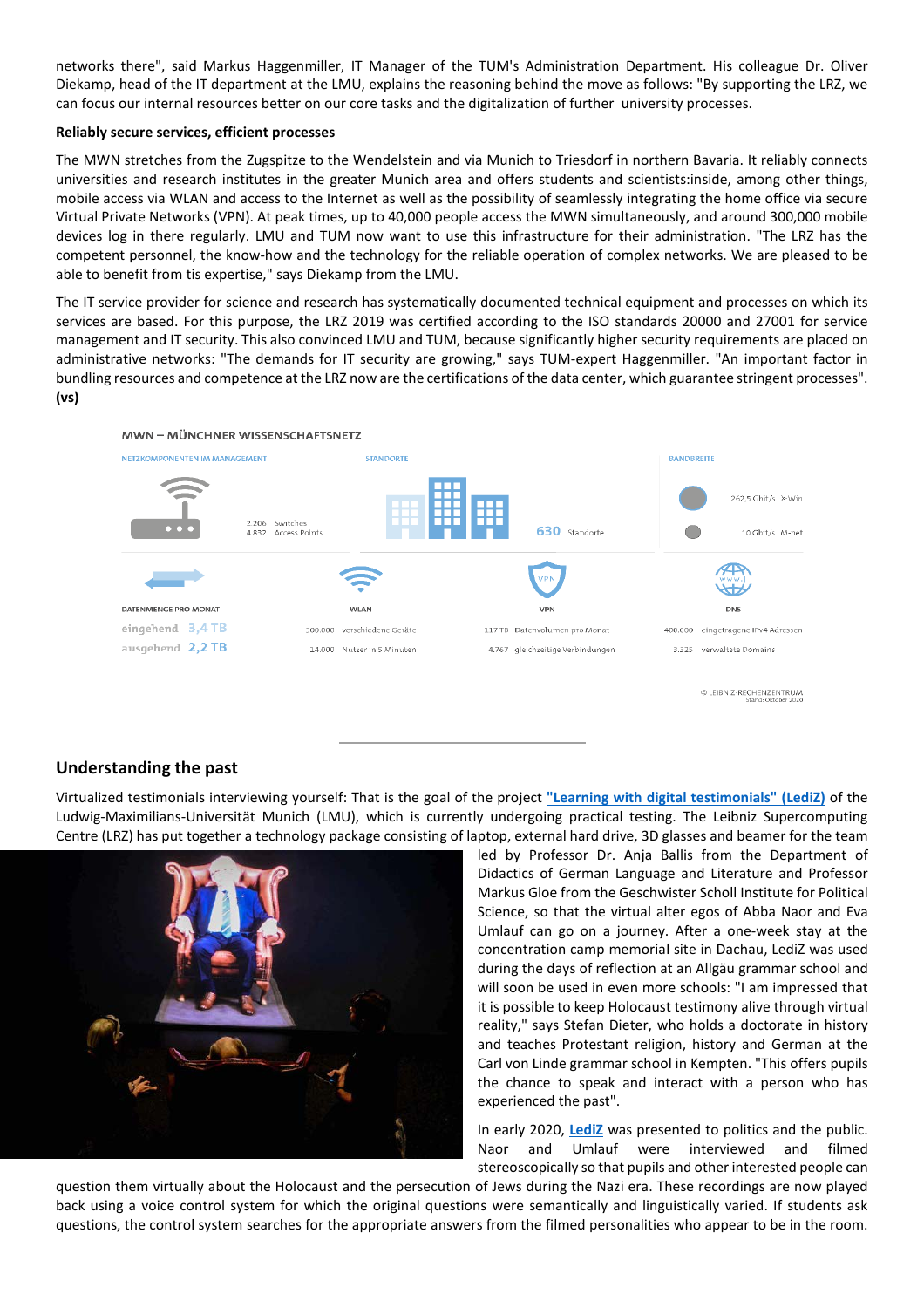This appears lively and natural. "Pupils are more media-affine today," adds Dieter. "That makes the additional attraction of learning with virtual contemporary witnesses.

LediZ is still a demonstration object: the team operates the technology on site. "It would be desirable that teachers can handle virtual witnesses as a matter of course", says Daniel Kolb from the Centre Virtual Reality and Visualization (V2C) at the LRZ. "But currently we are all still learning ourselves, improving technology and equipment and observing reactions. Nevertheless LediZ has already been expanded. The project "Learning Paths - Didactic Innovation for the Classroom" integrates the digital dialogues into the learning platform Moodle, also develops teaching materials to deepen the conversations. Future teachers: with LediZ, they are preparing for lessons with digital media. **(vs)**

## <span id="page-3-0"></span>**Figures of the month**

Exchanging know-ledge and best practices creates security: Since mid-August, the Leibniz Supercomputing Centre (LRZ) has been linked to the **[URLhaus of Abuse.ch,](https://urlhaus.abuse.ch/statistics/)** a non-profit initiative for cybersecurity from Switzerland. It collects features that indicate the compromise of websites or systems. These Indicators of Compromise (IOC) are mostly malware, they are listed by URLhaus and qualified by activity, type, source, domain or URL. "URLhaus lives from active reporters who report their sightings regularly and promptly", Daniel Weber from the Network Planning team explains the principle. "We became a malware reporter because we encounter a lot of malware domains during security monitoring in the MWN". Since the LRZ has registered, it has already reported **221,753 malicious software** to URLhaus - making it the top reporter of abuses. **98%** of these are **[Mozi files](https://urlhaus.abuse.ch/browse/tag/Mozi/)** - a malware family for Linux systems, which is based on the source codes of older malwares and is preferably used for Distributed Denial of Service (DDoS) attacks. Systems infected with Mozi automatically attack new targets. However, the LRZ messages are having an effect: In **216,163 cases** the IOC could be removed. " Operators of compromised servers, who register at URLhaus, receive a message. If their systems are infected with malware, they can quickly remove it," reports Weber. This slows down Mozi. Successful reporting thus increases security in the MWN. (vs)

# <span id="page-3-1"></span>**WORKSHOPS & EVENTS**

### <span id="page-3-2"></span>**SC virtual - to get a taste of the HPC community**

Another digital fair**[: Supercomputing 2020](https://sc20.supercomputing.org/)** will also take place virtually or digitally this year, **from November 9 to 19.2020.** This gives interested parties a chance to gain an insight into the HPC community, new technologies and topics. However, admission is required to attend the tutorials and lectures in the first SC week. But the exhibition **from November 17th to 19th** can be visited for free - by appointment. The LRZ is part of both programs and presents research projects like CompBioMed and the visualization of blood flow in Mozillahubs, but also the SuperMUC-NG. For networking and discussions, the LRZ invites interested parties and partners to the digital beer garden: it's worth taking a look. Incidentally, registrations and registrations will continue beyond the conference until **December 7, 2020:** That's the good thing about digital conferences - they can be attended for longer and without time pressure.



### <span id="page-3-3"></span>**Ideas for sustainable IT technology**

Politicians discover the power of hackathons. From **November 13 to 15,** the **Bavarian State [Ministry of Digital Affairs](https://www.stmd.bayern.de/)**is organizing such a code festival and the Leibniz Supercomputing will be part of it**[: #FutureTech4Climate](https://code-bavaria.de/ueberblick)** is looking for codes, programs, apps and other technical solutions to slow down climate change. As has been the case for decades, the LRZ and its team are committed to ideas for saving energy in digitization and supercomputing. Participants can use current sensor data from SuperMUC-NG and his colleagues to develop control modules for computers and other ideas for sustainable computing. To evaluate the data, however, they should know programming languages such as R or C, be proficient in Excel and have initial experience with Big Data. The hackathon begins on Friday with a digital meeting of the teams and ends on Sunday with the presentation of the ideas. By the way, the best of 5 categories will be awarded with 2500 Euro each.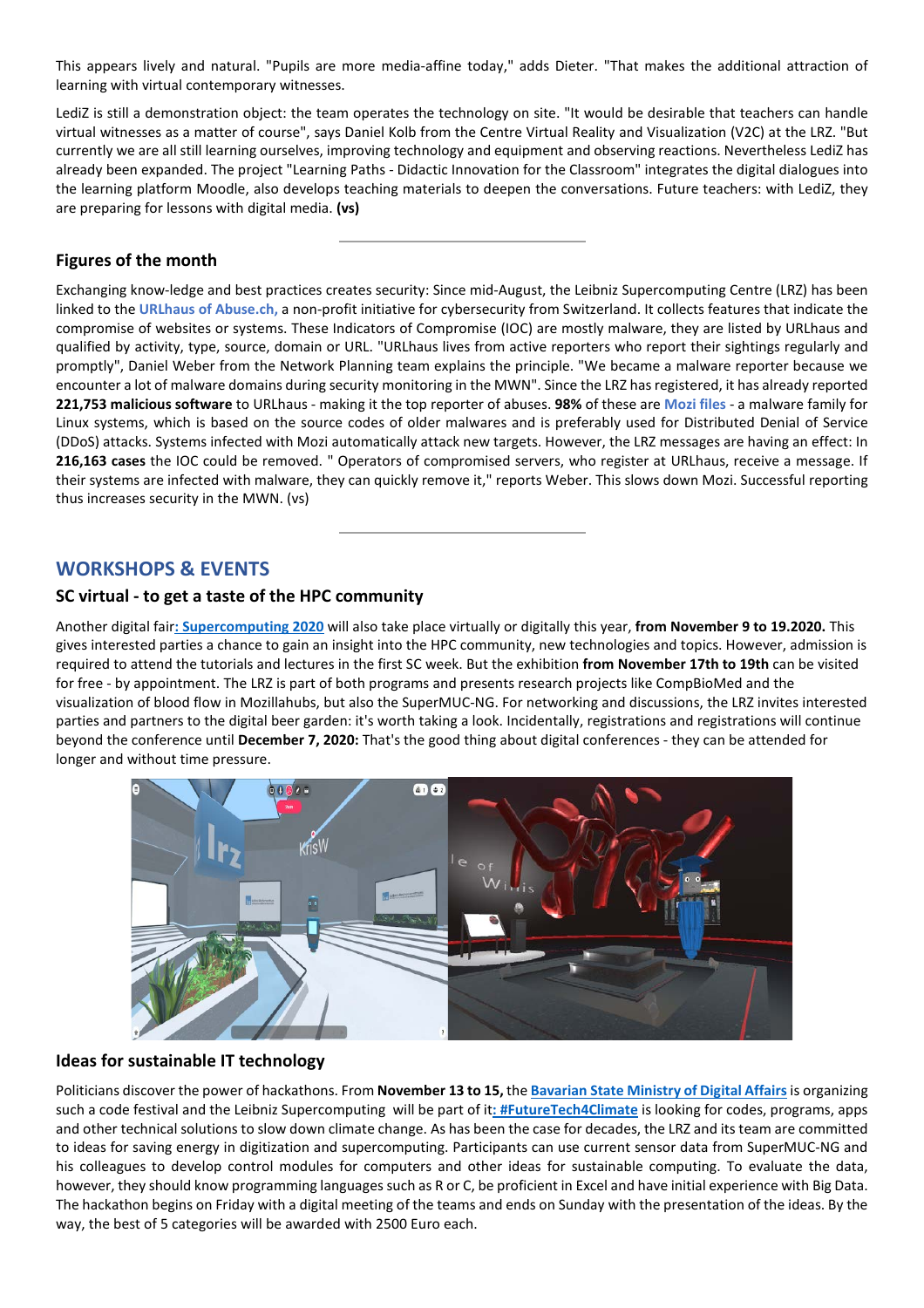

The winners will be announced and awarded on **November 19** during the **[Bavarian Digital Summit 2020.](https://code-bavaria.de/digitalgipfel2020)** There will also be an interesting program for this day: Chimpanzee researcher Dr. Jane Goodall will talk about nature conservation and IT, while Dieter Kranzlmüller, head of the LRZ, will present technologies for energy-efficient supercomputing made in Garching: hot water cooling, adsorption and smart control.

## <span id="page-4-0"></span>**Efficient Coding**

Even application developers who are fluent in OpenMP and MPI often cannot imagine how their code works on supercomputers. Parallelism is only half the way to good performance. If serial code is slow, resources will be wasted despite good scaling. The PRACE course from December 2 to 4, 2020, will therefore impart knowledge about the interactions between software and hardware and show bottlenecks of processors and computing nodes. Participants will learn techniques such as pipelining, superscaling, and the Roofline model for performance analysis, as well as the handling of caches, memory interfaces. **[Informations and registration](https://www.lrz.de/services/compute/courses/2020-12-09_hcfd3w20/)**

### **C++ for software-engineering**

Object-oriented software design with the programming language C++ is the focus of this online course **from November 18 to 20.** Participants will learn the most important programming concepts and procedures. The goal is to produce robust, reliable code that can be maintained and further developed. **[Full up](https://www.lrz.de/services/compute/courses/2020-11-18_hcpa1w20/)** (will be repeated in 2021).

### **Drugs Development with Schroedingers Suite**

The development platform of Schroedinger Materials Science Suite offers functions for modeling, development of machine learning systems, data analysis and collaboration. It is therefore particularly suitable for drug development and the sorting of active ingredients. In the two-day workshop on **December 2 and 3, 2020,** participants will work on computer-aided modeling tasks in the fields of chemical and biological molecule design in practical and interactive presentations. The topics are target analysis, preparation of a substance library, virtual screening cascades and other methods of drug research**[. Information and registration](https://www.lrz.de/services/compute/courses/2020-12-02_hmms1w20/)**

### <span id="page-4-1"></span>**Handling the supercomputers of LRZ**

Those who could not participate in October will get another chance to get to know the Linux cluster of the LRZ **on 9 December.** The half-day online course explains the handling of the cluster and the most important applications to calculate and display flows in the cluster. **Informations [und registration](https://www.lrz.de/services/compute/courses/2020-12-09_hcfd3w20/)**

### <span id="page-4-2"></span>**Poster printing runs out**

In **March 2021,** the Leibniz Supercomputing Centre will cease printing posters. For a long time, posters replaced presentations during conferences and discussions and enabled group discussions. Now they no longer really fit in with the times. Therefore, the LRZ is giving up this service step by step.

## <span id="page-4-3"></span>**JOB OFFERS**

You will find an international and diverse team in Garching, which is constantly growing. If you don't find a suitable job profile below, please visit the **[career page](https://www.lrz.de/wir/stellen/)** of the Leibniz Supercomputing Centre or send an **[unsolicited application.](https://www.lrz.de/wir/stellen/2012_initiativ/)** We are LRZ - and curious about you!

**[Software Developer Web/PHP](https://www.lrz.de/wir/stellen/2020-34_SW-Entwickler/)** (m,f,d) **[Storage Systems Engineer](https://www.lrz.de/wir/stellen/2020-24_storage/)** (m,f,d)

**[Trainees IT-Systems Electronic](https://www.lrz.de/wir/stellen/2020-32_Azubi_ITSE/)** (m,f,d)